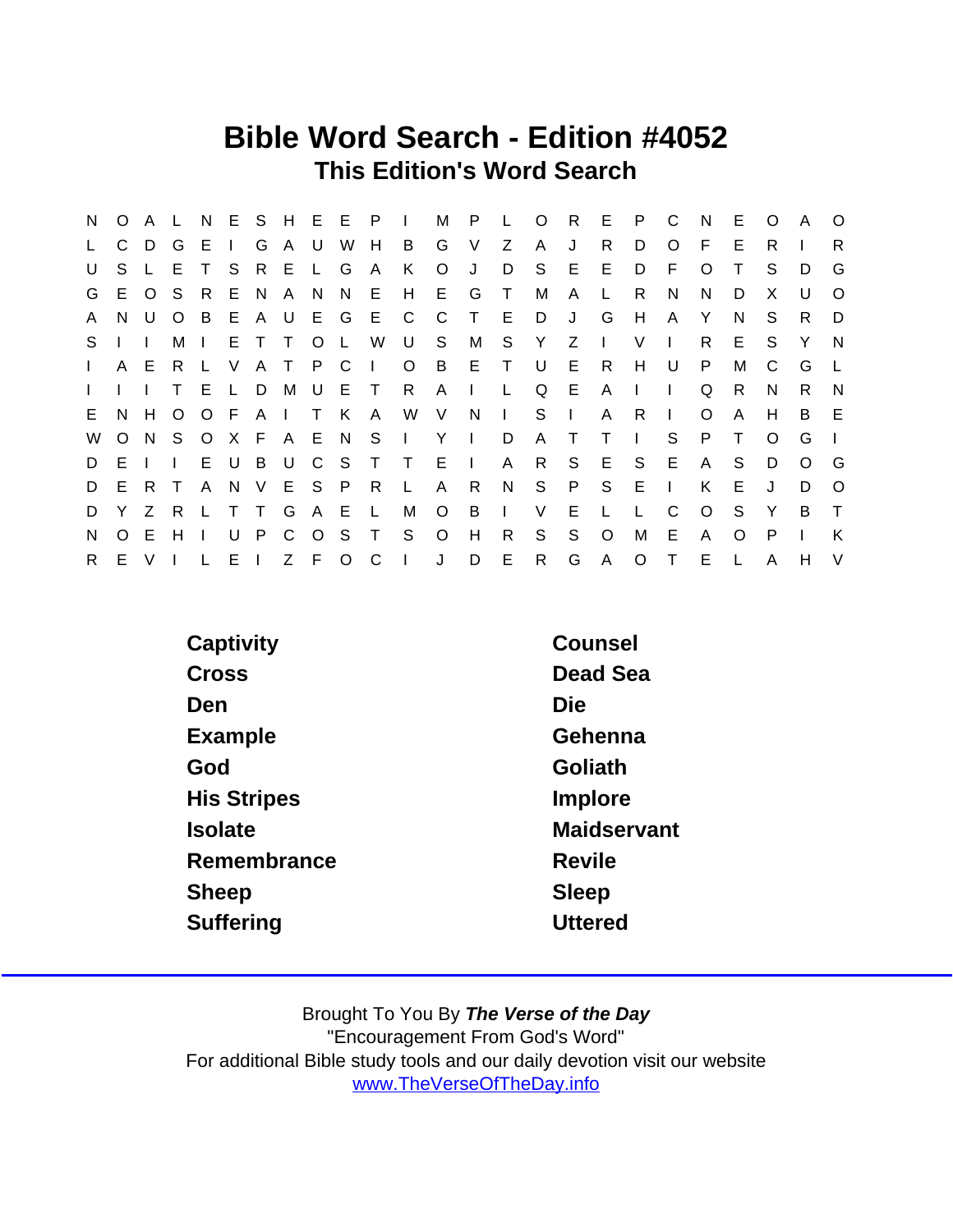## Bible Word Search - Edition #4052 Word Search Answer Guide

| n            | $\circ$      |              |       |              |       |         |             |         |               |                           |                         |              |                               | a L n e S H E E P I M P L O R E p c |              |                |              |                | n            | e            | $\circ$      | a            | $\overline{O}$ |
|--------------|--------------|--------------|-------|--------------|-------|---------|-------------|---------|---------------|---------------------------|-------------------------|--------------|-------------------------------|-------------------------------------|--------------|----------------|--------------|----------------|--------------|--------------|--------------|--------------|----------------|
| $\mathbf{L}$ | $\mathbf{C}$ | $D$ g        |       |              |       |         | Eigau       |         | w h           | b                         | $\overline{g}$          | V Z          |                               | a j                                 |              | R              | D            | $\circ$        | f            | e            | $\mathsf{r}$ |              |                |
| u            | S            | $\mathbf{I}$ | Е.    | $t -$        |       |         | S r e I g a |         |               | $\mathsf{k}$              | $\circ$                 | $\mathbf{i}$ | $\mathsf{d}$                  |                                     | s E E        |                | $\mathsf{d}$ | $\mathsf{f}$   | $\mathbf{o}$ | $\top$       | S.           | d            | G              |
| G            | e            | 0 S          |       | R            |       |         | e N A N N E |         |               |                           | H E G t                 |              |                               | M                                   | $A \mid$     |                | $\mathsf{r}$ | n.             | <sub>N</sub> | d            | $\mathsf{x}$ | u            | $\circ$        |
| a            | N.           |              | $U$ 0 |              |       |         |             |         |               | b E a U E g E c c t E     |                         |              |                               | Dj                                  |              | $\overline{g}$ | h.           | $\mathsf{A}$   | y            | n            | S.           | $\mathsf{r}$ | D              |
|              | s i I        |              | m     | $\mathbf{i}$ |       |         | e T T O L w |         |               | u                         | S.                      | M            |                               | S Y z i V                           |              |                |              | $\mathbf{i}$   | $\mathsf{r}$ | E.           | S.           | V            | n              |
| $\mathbf{i}$ | a            | e R          |       | $\mathbf{I}$ |       |         | v A T P C i |         |               | $\circ$                   | $\overline{B}$          | ET           |                               | $\mathsf{u}$                        | $\mathbf{e}$ | R.             | h            | $\mathsf{u}$   | $\mathsf{P}$ | m            | C            | $\mathbf{q}$ | $\mathbf{I}$   |
|              |              |              |       |              |       |         |             |         |               | i i i t E L D M U e t R A |                         |              | $\mathbf{1}$ and $\mathbf{1}$ |                                     | q $E$        | a i            |              | $\mathbb{R}^n$ | $\mathsf{q}$ | R.           | n.           | $\mathsf{r}$ | n,             |
| e            | n            | h o          |       |              |       |         | OFAI t k A  |         |               | w V                       |                         | $n$ i        |                               | $S$ i                               |              | a              | -R           | $\blacksquare$ | O            | a            | H.           | b            | e              |
| W            |              |              | o N S |              |       |         |             |         |               | o X F a E N s I y i       |                         |              | D                             | a t                                 |              | $\top$         | $\mathbf{i}$ | S              | $\mathsf{P}$ | $\top$       | $\circ$      | a            | -i-            |
|              | d E I i      |              |       |              | E u b |         |             |         |               |                           |                         |              |                               | U C s T t e l a r S                 |              | e              | S E          |                | A            | $\mathsf{s}$ | d            | $\circ$      | g              |
| D            |              |              |       |              |       |         |             |         | ertanv ESPr I |                           |                         |              |                               | A r n S p s E                       |              |                |              | $\sim 1$ .     | k            | e            | - i -        | d            | $\circ$        |
| d            | y z          |              | rltt  |              |       |         |             | g A e I |               | M                         | $\overline{\mathbf{O}}$ | $b \quad 1$  |                               | $\mathsf{V}$                        | e            | $\perp$        | −L.          | $\mathbf{C}$   | $\circ$      | s.           | $\mathsf{V}$ | b            | $-t$           |
| n            | $\circ$      |              | e hi  |              |       | $u$ $p$ |             |         |               | C o s t s o               |                         | H            | r                             | S                                   | S            | $\circ$        | m            | e              | a            | $\circ$      | p            | j.           | k              |
|              | R E V I      |              |       | L E i        |       |         |             | z f o c |               | $\mathbf{i}$ $\mathbf{i}$ |                         | d            | e                             | $\mathsf{r}$                        | G            | $\overline{a}$ | $\circ$      | $-t$           | $\mathbf{e}$ | $\mathbf{I}$ | a            | h            | $\mathsf{V}$   |

Captivity: Diagonal Counsel: Diagonal Cross: Diagonal Dead Sea: Diagonal Den: Diagonal Die: Diagonal Example: Diagonal Gehenna: Horizontal God: Vertical Goliath: Diagonal His Stripes: Diagonal **Implore: Horizontal** Isolate: Diagonal Maidservant: Diagonal Remembrance: Diagonal Revile: Horizontal Sheep: Horizontal Sheep: Diagonal Suffering: Diagonal Uttered: Diagonal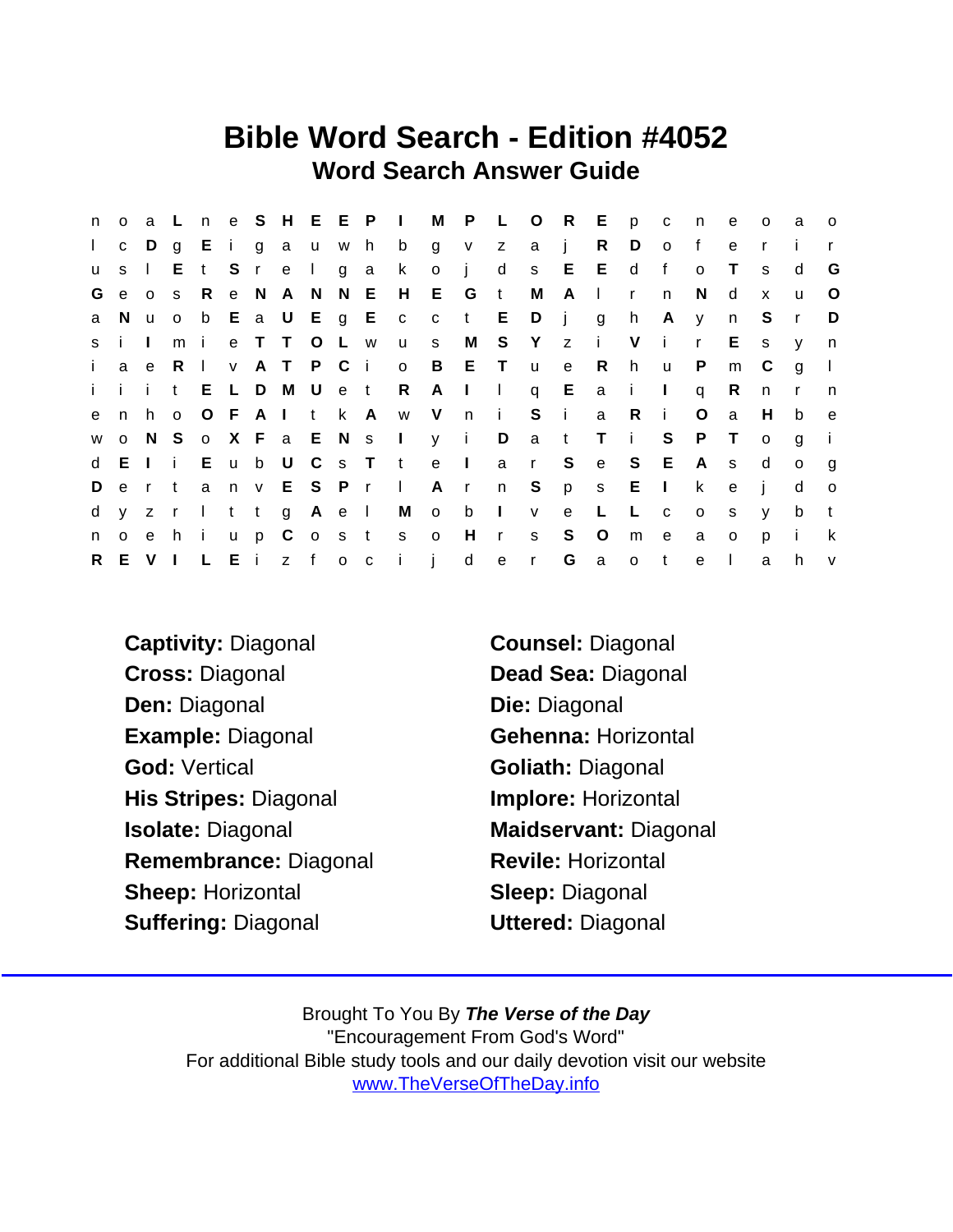# Bible Word Search - Edition #4052 Words Used And Their Definitions

**Captivity** 

Bondage; Slavery of the entire nation of Israel

**Counsel** 

To give advice; To discuss something with someone

#### Cross

Ancient Roman device used for torture and execution by nailing convicted criminals to it. Used to scare people into submission by making a public example of criminals.

### Dead Sea

A body of water known for its high salt levels near Israel

Den

Dwelling place of a wild animal; Jesus referred to merchants in the Temple as a 'Den of thieves' (See Mark 11:15-18)

Die

To cease living

#### Example

A model to follow; A demonstration of how something is to be done or why something should be avoided

#### Gehenna

Greek meaning "Valley of Hinnom". The garbage dump outside of Jerusalem, where children were once sacrificed by fire. (See Jeremiah 7:31)

#### God

His name in Hebrew is YHVH, often pronounced as Yahweh or Jehovah; Only deity worshiped by the Israelites; Main person of the Godhead in the Trinity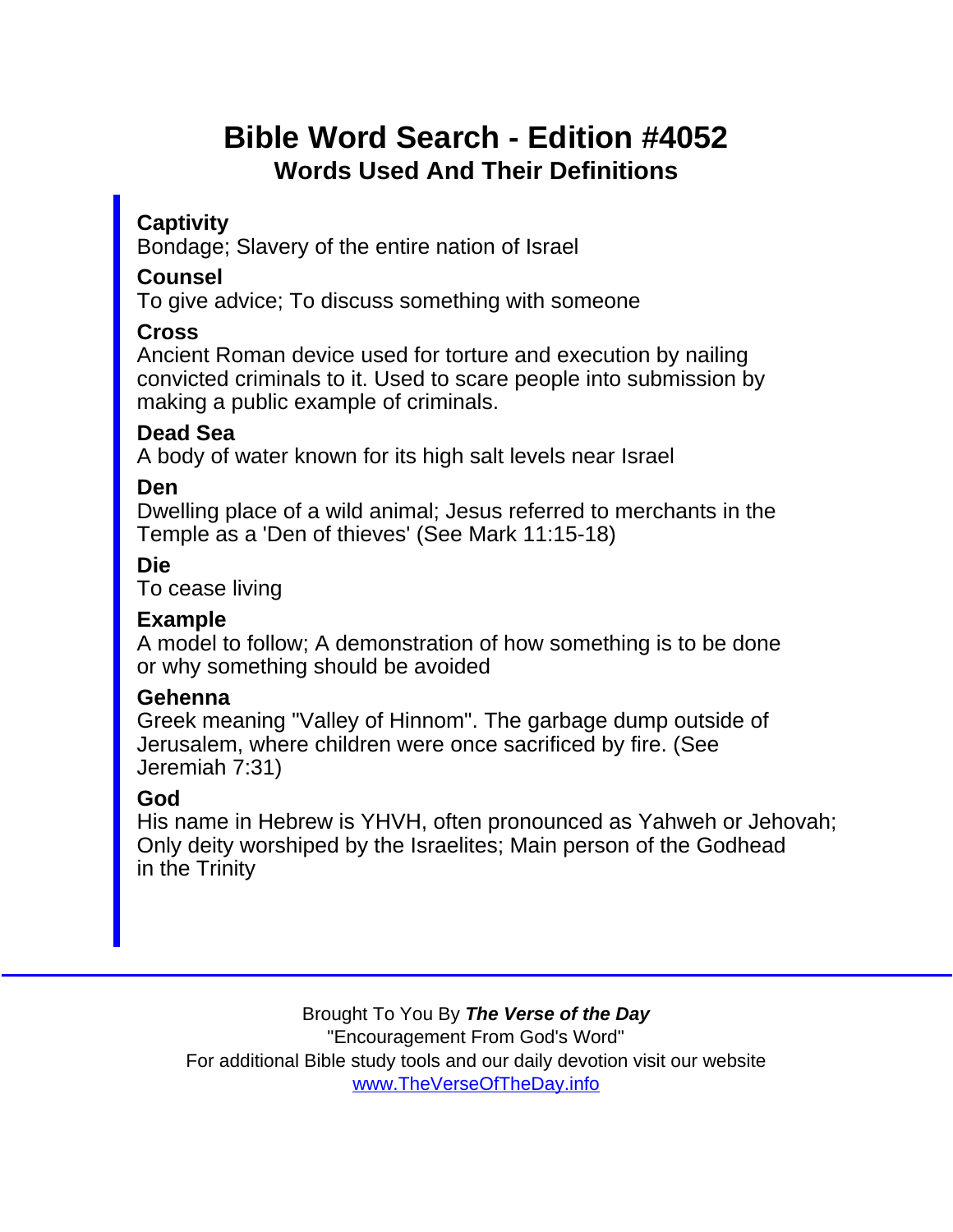## Bible Word Search - Edition #4052 Words Used And Their Definitions - Continued

### **Goliath**

A giant and soldier from the Philistine city of Gath who was killed by David with a sling and five smooth stones after being hit in the forehead; David fought Goliath while none of the Israelite soldiers dared to, refusing armor, and decapitated him after his defeat (See 1 Samuel 17)

His Stripes

Another translation for Jesus' wounds. Particularly referring to the flogging He received. (See 1 Peter 2:24)

Implore

To ask for something sincerely

Isolate

To separate someone or something from everyone or everything else

**Maidservant** A female slave or servant

Remembrance **Memory** 

Revile

To speak hatefully or abusively

Sheep

Any mammal Of the genus Ovis; What Jesus calls us

Sleep

To be inactive and dormant

**Suffering** 

To be without; A condition of being in pain